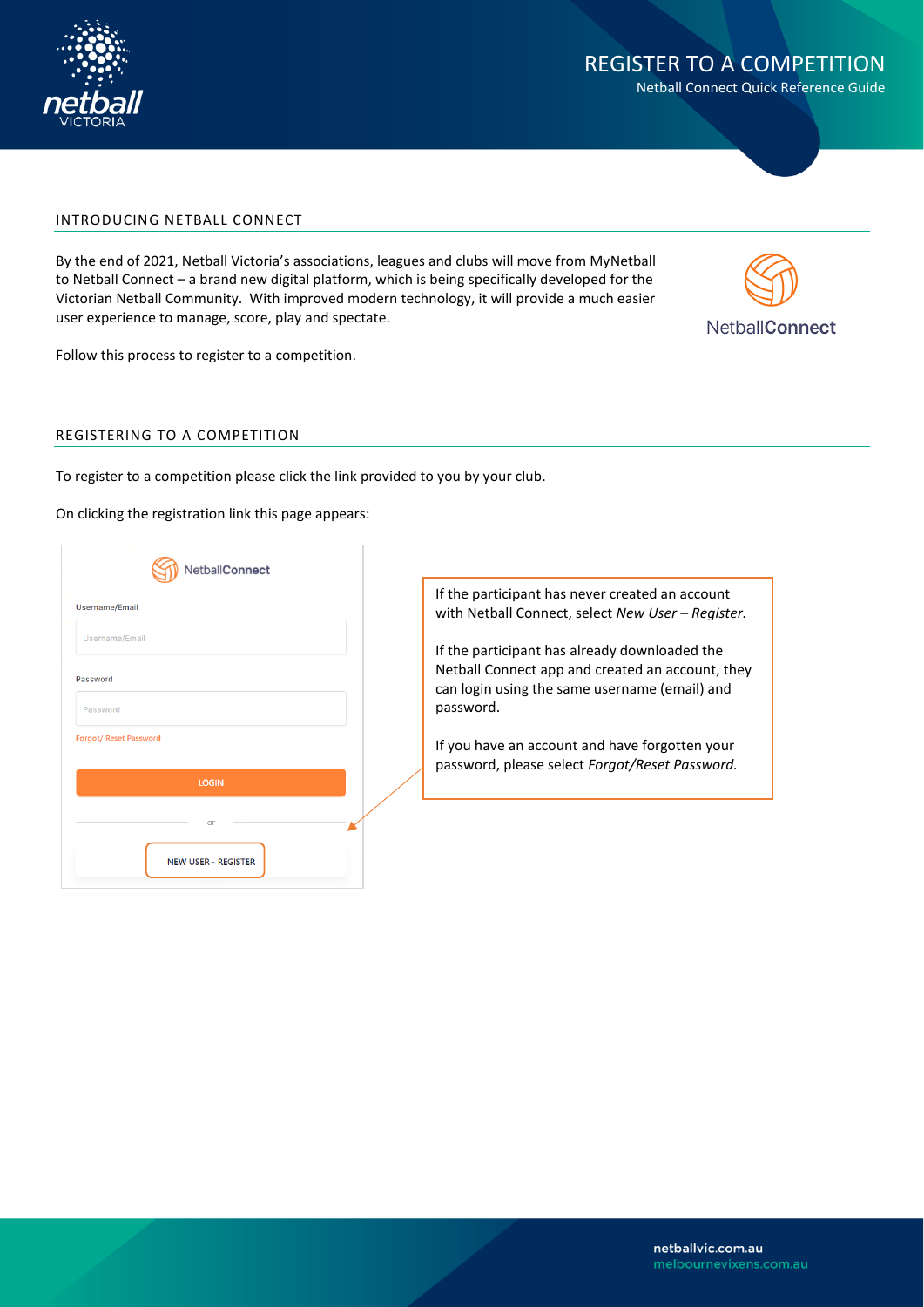

Netball Connect Quick Reference Guide

| NetballConnect                                                                 |                            |
|--------------------------------------------------------------------------------|----------------------------|
| Sign up to Competition                                                         |                            |
| <b>Add a Participant</b><br>+ New Participant<br>Registration                  | + New Team<br>Registration |
| Who are you registering?*<br>Registering myself  C Registering a family member |                            |
| Registering on behalf of someone                                               |                            |
| VetballConnect                                                                 |                            |

If the participant is new, select *+New Participant Registration* then select who you are registering, either yourself, a family member or on behalf of someone else.

If the participant already has an account, select the name of the participant you are registering.

| NetballConnect |                                                                                                      |                                        |                 |                                                      |
|----------------|------------------------------------------------------------------------------------------------------|----------------------------------------|-----------------|------------------------------------------------------|
|                | Sign up to Competition<br>2 Select Competitions<br>1 Participant Details<br>3 Additional Information |                                        |                 |                                                      |
|                | Participant<br>Add a new participant<br>Myself                                                       |                                        | +Select Another |                                                      |
|                | <b>Participant Details</b><br>Gender*                                                                |                                        |                 | Complete all required<br>Participant Details fields. |
|                | ○ Female ○ Male ○ Non-binary<br>Participant First Name*                                              | Alternative or Middle Name             |                 | <b>Select Next</b>                                   |
|                | <b>Participant First Name</b>                                                                        | Alternative or Middle Name             |                 |                                                      |
|                | Participant Last Name*<br>Participant Last Name                                                      | Date of Birth*<br>dd-mm-yyyy           | 自               |                                                      |
|                | Contact Mobile*<br><b>Contact Mobile</b>                                                             | Contact Email*<br><b>Contact Email</b> |                 |                                                      |
|                | Photo<br><b>Find Address</b><br>Address Search*<br><b>Enter Address Manually</b>                     |                                        |                 |                                                      |
|                |                                                                                                      |                                        | <b>NEXT</b>     |                                                      |

netballvic.com.au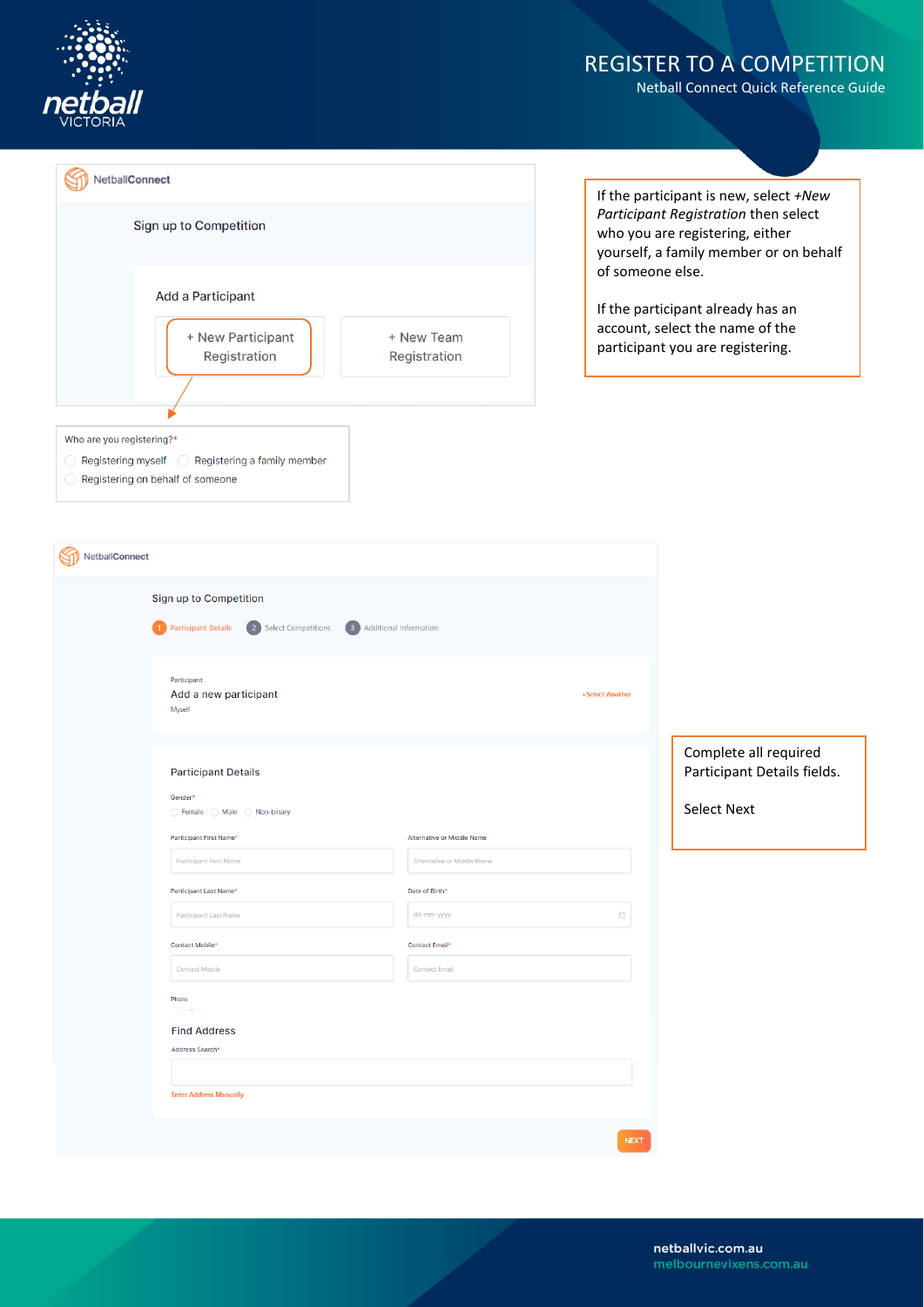

| Sign up to Competition<br>(1) Select the relevant<br>2 Select Competitions<br><b>3</b> Additional Information<br>Membership Details available<br>Participant Details<br>to you based on your personal<br>details.<br>Participant<br>+Wrong User?<br><b>Test Test</b><br>Female, 01/07/1980<br>2 Select Registration Division<br><b>Test Club</b><br>Φ<br>you wish to register to.<br><b>Find Another Competition</b><br>Test Association - Test Winter Competition 2021<br>17/06/2021 - 03/07/2021<br>$\textcircled{\scriptsize{1}}$<br><b>Membership Details</b><br>Membership Product you are registering Individual to*<br>(3) Total Seasonal Fee is the<br>V Senior Player<br>amount you will pay, unless<br><b>Registration Divisions*</b><br>$\circled{2}$<br>you are purchasing a Single<br>17 & Under X<br>Game fee to play one game.<br>These amounts will be clear<br>Single Game Fee<br><b>Total Seasonal Fees</b><br>\$10.00 incl.GST<br>\$188,00 incl.GST<br>on the following page.<br>(3)<br><b>Competition Specifics</b><br>(4) Review the Club<br>(4)<br>Training<br>No information provided<br>competition notes.<br><b>Special Notes</b><br>No information provided<br>5 Select Add Competition<br><b>Competition Venue</b><br>and Membership<br>Riverside Netball Courts, Riverside Netball Courts<br><b>Contact Details</b><br>No information provided<br>+ Add Another Competition<br>G<br><b>ADD COMPETITION AND MEMBERSHIP</b> | NetballConnect |  |  |
|-------------------------------------------------------------------------------------------------------------------------------------------------------------------------------------------------------------------------------------------------------------------------------------------------------------------------------------------------------------------------------------------------------------------------------------------------------------------------------------------------------------------------------------------------------------------------------------------------------------------------------------------------------------------------------------------------------------------------------------------------------------------------------------------------------------------------------------------------------------------------------------------------------------------------------------------------------------------------------------------------------------------------------------------------------------------------------------------------------------------------------------------------------------------------------------------------------------------------------------------------------------------------------------------------------------------------------------------------------------------------------------------------------------------------------------------------------|----------------|--|--|
|                                                                                                                                                                                                                                                                                                                                                                                                                                                                                                                                                                                                                                                                                                                                                                                                                                                                                                                                                                                                                                                                                                                                                                                                                                                                                                                                                                                                                                                       |                |  |  |
|                                                                                                                                                                                                                                                                                                                                                                                                                                                                                                                                                                                                                                                                                                                                                                                                                                                                                                                                                                                                                                                                                                                                                                                                                                                                                                                                                                                                                                                       |                |  |  |
|                                                                                                                                                                                                                                                                                                                                                                                                                                                                                                                                                                                                                                                                                                                                                                                                                                                                                                                                                                                                                                                                                                                                                                                                                                                                                                                                                                                                                                                       |                |  |  |
|                                                                                                                                                                                                                                                                                                                                                                                                                                                                                                                                                                                                                                                                                                                                                                                                                                                                                                                                                                                                                                                                                                                                                                                                                                                                                                                                                                                                                                                       |                |  |  |
|                                                                                                                                                                                                                                                                                                                                                                                                                                                                                                                                                                                                                                                                                                                                                                                                                                                                                                                                                                                                                                                                                                                                                                                                                                                                                                                                                                                                                                                       |                |  |  |
|                                                                                                                                                                                                                                                                                                                                                                                                                                                                                                                                                                                                                                                                                                                                                                                                                                                                                                                                                                                                                                                                                                                                                                                                                                                                                                                                                                                                                                                       |                |  |  |
|                                                                                                                                                                                                                                                                                                                                                                                                                                                                                                                                                                                                                                                                                                                                                                                                                                                                                                                                                                                                                                                                                                                                                                                                                                                                                                                                                                                                                                                       |                |  |  |
|                                                                                                                                                                                                                                                                                                                                                                                                                                                                                                                                                                                                                                                                                                                                                                                                                                                                                                                                                                                                                                                                                                                                                                                                                                                                                                                                                                                                                                                       |                |  |  |
|                                                                                                                                                                                                                                                                                                                                                                                                                                                                                                                                                                                                                                                                                                                                                                                                                                                                                                                                                                                                                                                                                                                                                                                                                                                                                                                                                                                                                                                       |                |  |  |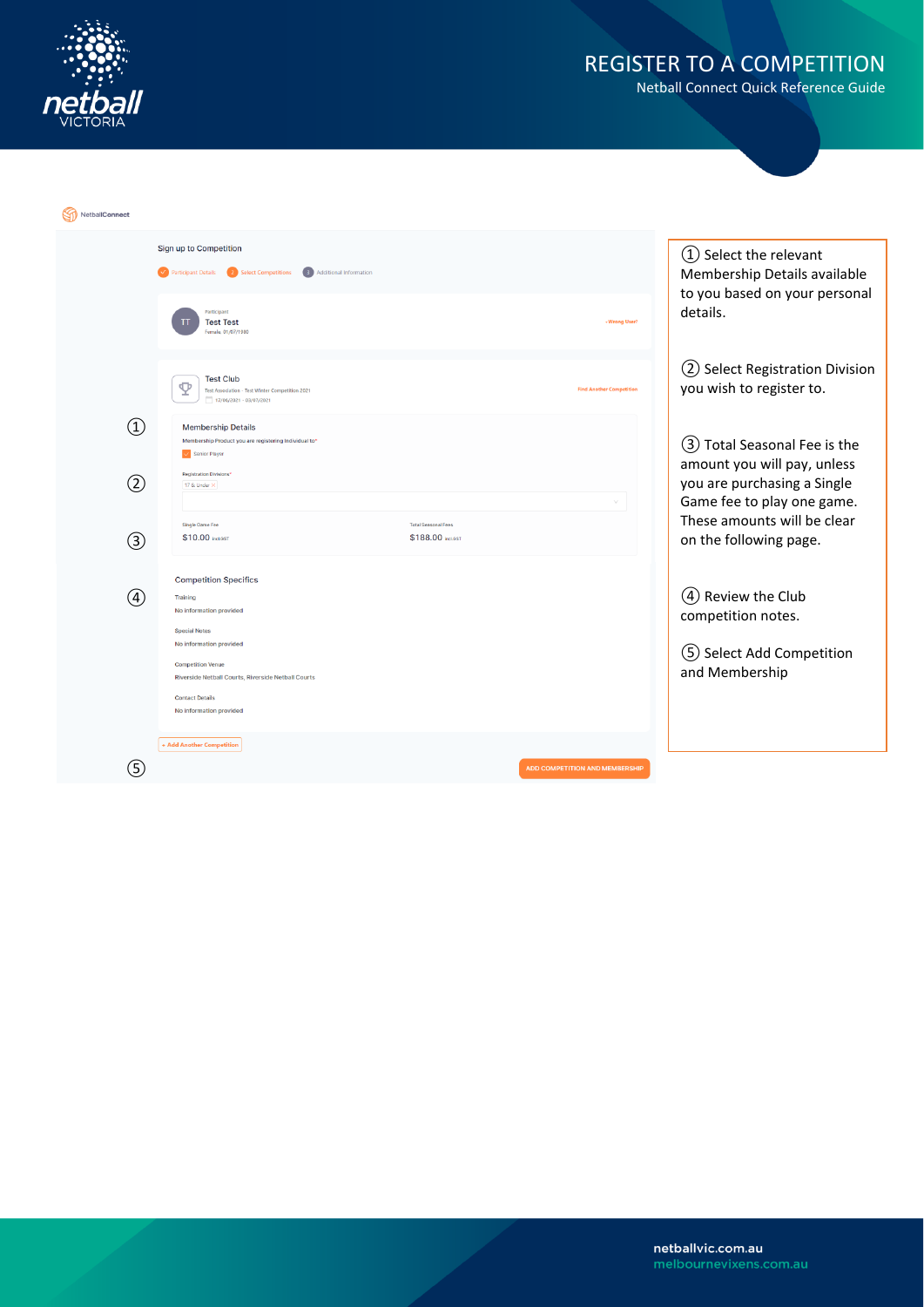

| NetballConnect |                                                                                                                                                                                                                                |                                                                                    |
|----------------|--------------------------------------------------------------------------------------------------------------------------------------------------------------------------------------------------------------------------------|------------------------------------------------------------------------------------|
|                | Sign up to Competition<br>Select Competitions<br><b>Participant Details</b><br><b>Additional Information</b><br>$\vee$<br>$\overline{3}$                                                                                       |                                                                                    |
|                | Participant<br><b>Test Test</b><br>+Wrong User?<br>Ш<br>Female, 01/07/1980                                                                                                                                                     | This screen is additional<br>personal information<br>required by Netball Victoria. |
|                | <b>Test Club</b><br>Edit Remove<br>Test Association - Test Winter Competition 2021<br>17/06/2021 - 03/07/2021 <b>D</b> Senior Player                                                                                           | Please complete the form<br>and select Add competition<br>and membership.          |
|                | <b>Additional Personal Information</b><br>In which country were you born?*<br>Australia                                                                                                                                        |                                                                                    |
|                | Do you identify as:*<br>Not Applicable<br>◯ Aboriginal ◯ Torres Strait Islander<br>Please detail any existing medical conditions, allergies (medical or food) or Illnesses. Please detail a Management Plan (if<br>applicable) |                                                                                    |
|                | <b>Existing Medical Conditions</b>                                                                                                                                                                                             |                                                                                    |
|                | Any Regular Medications?*<br><b>Regular Medications</b>                                                                                                                                                                        |                                                                                    |
|                | Please list any injury which is current or recurring or requires surgery?*<br>Any Injury                                                                                                                                       |                                                                                    |
|                | Do you qualify for NDIS (National Disability Insurance Scheme)?*<br>$\bigcirc$ Yes $\bigcirc$ No                                                                                                                               |                                                                                    |
|                | Which Suncorp Super Netball Team do you follow?*<br>Is your child playing any other participation sport?*                                                                                                                      |                                                                                    |
|                | Select<br>How did you hear about this Netball Competition?*                                                                                                                                                                    |                                                                                    |
|                | ○ Facebook ○ Instagram ○ Google ○ Website ○ A friend or family member referred me ○ Other                                                                                                                                      |                                                                                    |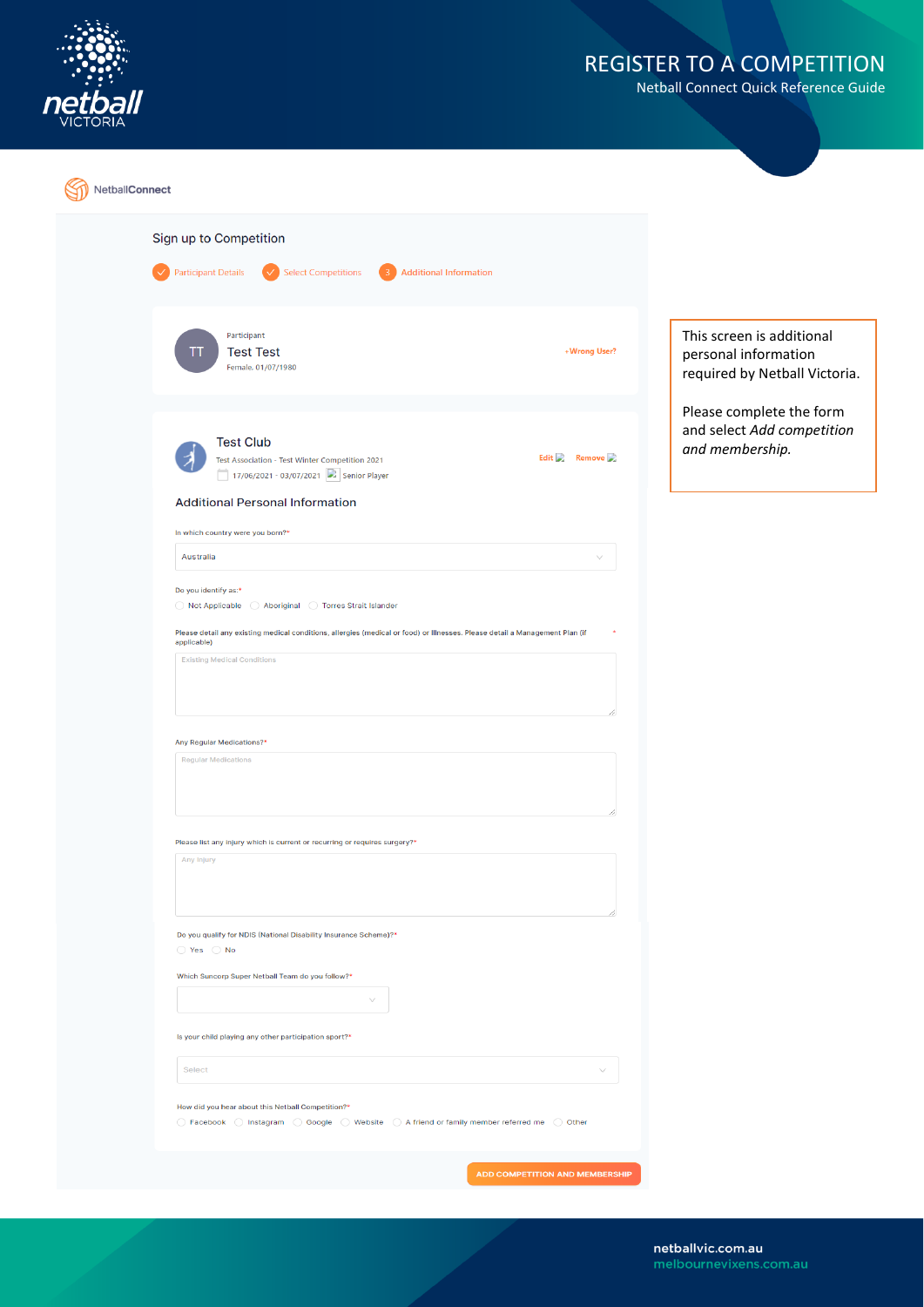

| NetballConnect                                                                                                                                                                                       |                                 |                                                                                                                                                                              |                                                                                                                               |
|------------------------------------------------------------------------------------------------------------------------------------------------------------------------------------------------------|---------------------------------|------------------------------------------------------------------------------------------------------------------------------------------------------------------------------|-------------------------------------------------------------------------------------------------------------------------------|
| <b>Participants</b>                                                                                                                                                                                  | 3)<br>+ Add Another Participant |                                                                                                                                                                              | This screen is the review and<br>discount section.                                                                            |
| <b>Test Test</b><br>Female, 01/07/1980<br>Competition<br><b>Test Winter Competition 2021</b><br><b>Test Club</b>                                                                                     | Edit / Remove 百                 | (4) Your order<br>Test Test - Test Winter Competition 2021<br>\$188.00 口<br>Senior Player - 17 & Under<br>Full Competition - Upfront<br>\$188.00<br><b>Total Payment Due</b> | 1) Click +Add Discount<br>Code if you have one.<br>(2) Confirm Your Details are<br>correct.                                   |
| Registration(s)<br>Senior Player - 17 & Under<br>What would you like to pay for?<br>● Full Competition - Upfront ●<br>O One Match only <sup>O</sup><br>$\left( 1\right)$<br><b>Add Discount Code</b> |                                 | (5)<br><b>Terms &amp; Conditions</b><br>Terms and Conditions for Netball Victoria Test #2<br>I have read and agree to all of the above Terms and<br>Conditions <sup>4</sup>  | 3 You have the option to<br>+Add Another Participant<br>registration. This means<br>one transaction for all<br>registrations. |
| $\overline{2}$<br><b>Your Details</b>                                                                                                                                                                |                                 | (6)<br><b>CONTINUE</b>                                                                                                                                                       | (4) Confirm Your Order and<br>that you are charged the<br>correct amount.<br>5 Agree to the terms and                         |
| <b>Select from Participant and Parent Details</b>                                                                                                                                                    |                                 |                                                                                                                                                                              | conditions                                                                                                                    |
| First Name*<br>Test                                                                                                                                                                                  | Last Name*<br>Test              |                                                                                                                                                                              | (6) Click Continue to<br>progress.                                                                                            |
| Phone <sup>®</sup><br>0567897876                                                                                                                                                                     | Email*<br>tester@gmail.com      |                                                                                                                                                                              |                                                                                                                               |
| <b>Find Address</b><br><b>Address Search</b>                                                                                                                                                         |                                 |                                                                                                                                                                              |                                                                                                                               |
| 487 King St, West Melbourne, VIC, 3003, AU,<br><b>Enter Address Manually</b>                                                                                                                         |                                 |                                                                                                                                                                              |                                                                                                                               |
|                                                                                                                                                                                                      |                                 |                                                                                                                                                                              |                                                                                                                               |